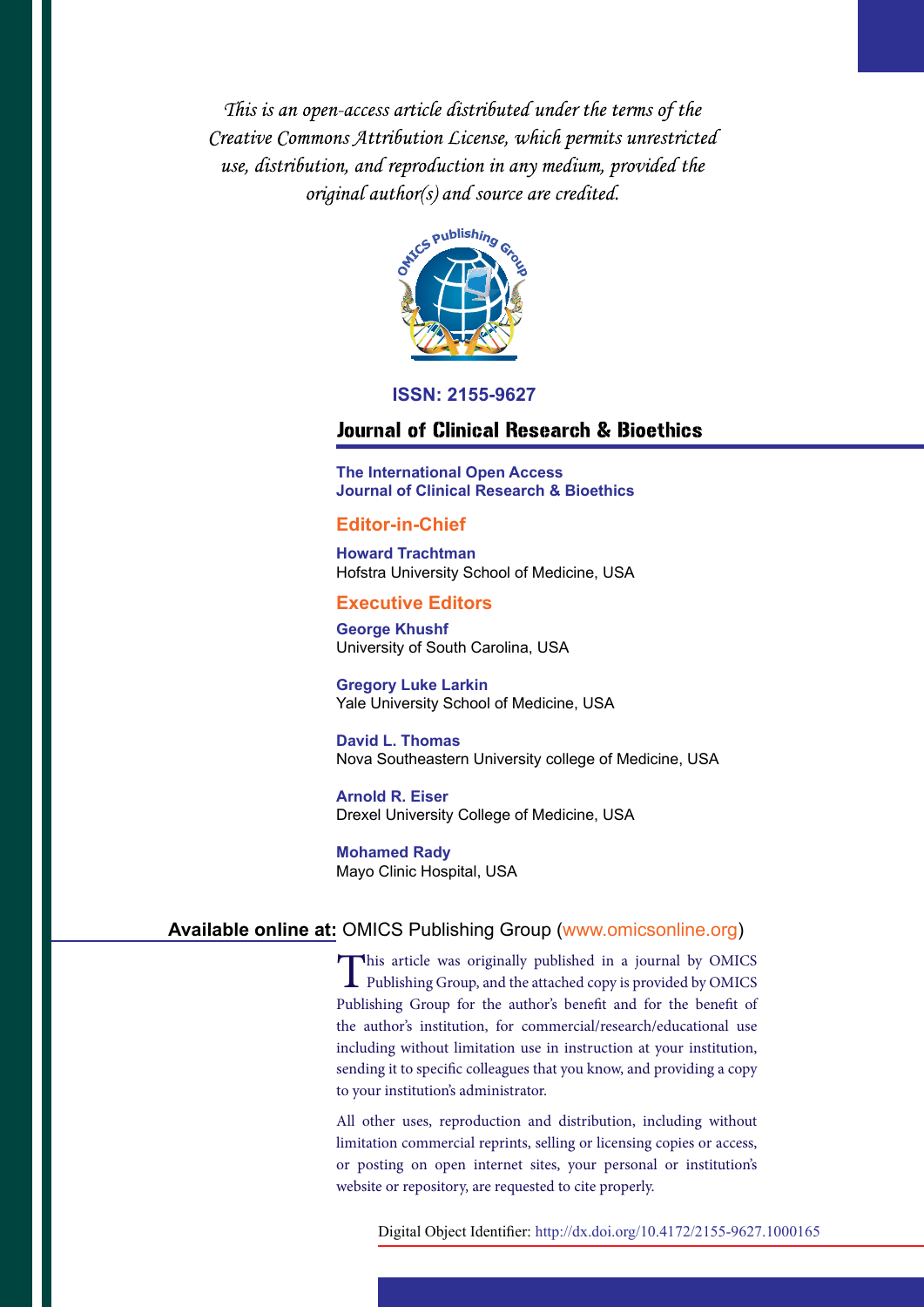

#### Research Article Open Access

# Multi-media Educational Tool Increases Knowledge of Clinical Trials in Uganda

#### Barbara Castelnuovo<sup>1</sup>, Kevin Newell<sup>2</sup>, Yukari C Manabe<sup>1,3</sup> and Gavin Robertson<sup>1,4\*</sup>

<sup>1</sup>Infectious Diseases Institute, Makerere College of Health Sciences, Kampala, Uganda

<sup>2</sup>Clinical Research Directorate/Clinical Monitoring Research Program, Leidos Biomedical Research, Inc. (formerly SAIC-Frederick Inc.), Frederick National Laboratory for Cancer Research, USA

<sup>3</sup>Division of Infectious Diseases, Department of Medicine, Johns Hopkins University School of Medicine, Baltimore, USA

<sup>4</sup>Aeras (Current affiliation), Cape Town, South Africa

#### **Abstract**

**Background:** Informed consent is premised on the participants' understanding the scope of the research and the associated risks and benefits. . The objective was to evaluate the improvement in knowledge in a population unfamiliar with clinical trial concepts about "what it means to be part of a clinical trial" using an innovative educational tool called the 'Speaking Book'.

**Methods:** This was a randomized controlled trial conducted at a research site in Uganda. 201 participants were randomized to: (1) clinical trials information session control arm, or (2) clinical trials information session followed by instruction in the use of the Speaking Book with a take-home copy (intervention arm). After the session, participants of both groups completed a 22-item multiple-choice test on the rights and responsibilities of participants. Participants returned after one week to complete the same test to assess knowledge retention. The mean pre- and post-test score difference was assessed according to trial arm using an unpaired t-test of proportions.

**Results:** Ninety-one (90%) participants completed both the initial and follow-up tests in the control arm and 100 (100%) in the intervention arm. The average age of participants was 38 years, 53% were female and 67% were employed; 20% had previously been invited to participate in a clinical trial; of these, 19% had participated. The mean difference in proportion of correct responses from test 1 to test 2 was 2.7% (95%CI 0.3-5.0%) for the control arm and 11.6% (95%CI 9.3-13.7%) for the intervention arm (t-score=-5.3, p-value<0.0001).

**Conclusion:** Participants who had instruction in the use of the Speaking Book had a larger increase in knowledge than those who had no access to this tool. To better engage patients unfamiliar with clinical trial concepts, innovative educational techniques can assist to increase knowledge to make an informed decision about participation in a clinical trial.

**Keywords:** Clinical trials; Informed consent; Speaking book

#### **Background**

In the twentieth century, a participant's informed consent became the backbone of ensuring ethical participation in a clinical trial. The key elements of the informed consent are: the provision of information about the research, the understanding of the information that is passed on, and the free agreement by the patients to participate in the study [1]. Research participants should be informed about the purpose of the research, the study procedures, the risks and the benefits of such procedures; the participant should also be informed regarding alternative options and the extent to which confidentiality will be maintained. Many of the precautions and considerations involved in ethical conduct rest on the basic foundation of informed consent. However, with conventional informed consent procedures, it has been observed that patients often misunderstand or forget basic practical information regarding the trials in which they participate [2,3]. It is important to note too, that the consent procedure alone does not necessarily ensure that research participants have obtained sufficient knowledge to make an informed choice about participation [4], and that limitations specific to populations with low literacy levels have been identified [5].

A number of studies have found low levels of understanding in terms of what constitutes a clinical trial and details on participation. For example, one study found that only 28% of participants knew the study's aim [4] while in another, 88% of women reported that they felt that trial participation was mandatory [6]. There appears to be a need for better ways of presenting information about clinical trials to enable research participants to make an informed decision. Various methods of improving

patient knowledge and understanding of clinical trials used during the informed consent process have been evaluated, such as discussion groups, booklets and videotapes, "teach back" methods, educational modules to discuss research terminology, and audio/visual presentations [7-12]. The success of these approaches often depends on literacy level.

In a meta-analysis by Flory and Emanuel of 12 trials of multimedia interventions, all but one intervention failed to improve the participant's understanding of the clinical trial [13]. The one trial which showed efficacy had a small sample size and used a computerized presentation of information for participants who were primarily mentally ill [14]. The authors concluded that multimedia and enhanced consent forms had a limited impact on participant understanding and targeted individualized education was preferable. Another recent study of a video intervention corroborated this finding [15]. Two recent publications on a targeted educational session and a video intervention to increase participant's understanding of informed consent without the details

**\*Corresponding author:** Gavin Robertson, Infectious Diseases Institute, Makerere College of Health Sciences, Kampala, Uganda, Tel: +27 78 508 1791; E-mail: grobertson@aeras.org

**Received** October 13, 2013; **Accepted** December 17, 2013; **Published** January 02, 2014

**Citation:** Castelnuovo B, Newell K, Manabe YC, Robertson G (2014) Multi-media Educational Tool Increases Knowledge of Clinical Trials in Uganda. J Clin Res Bioeth 5: 165. doi:[10.4172/2155-9627.1000165](http://dx.doi.org/10.4172/2155-9627.1000165)

**Copyright:** © 2014 Castelnuovo B, et al. This is an open-access article distributed under the terms of the Creative Commons Attribution License, which permits unrestricted use, distribution, and reproduction in any medium, provided the original author and source are credited.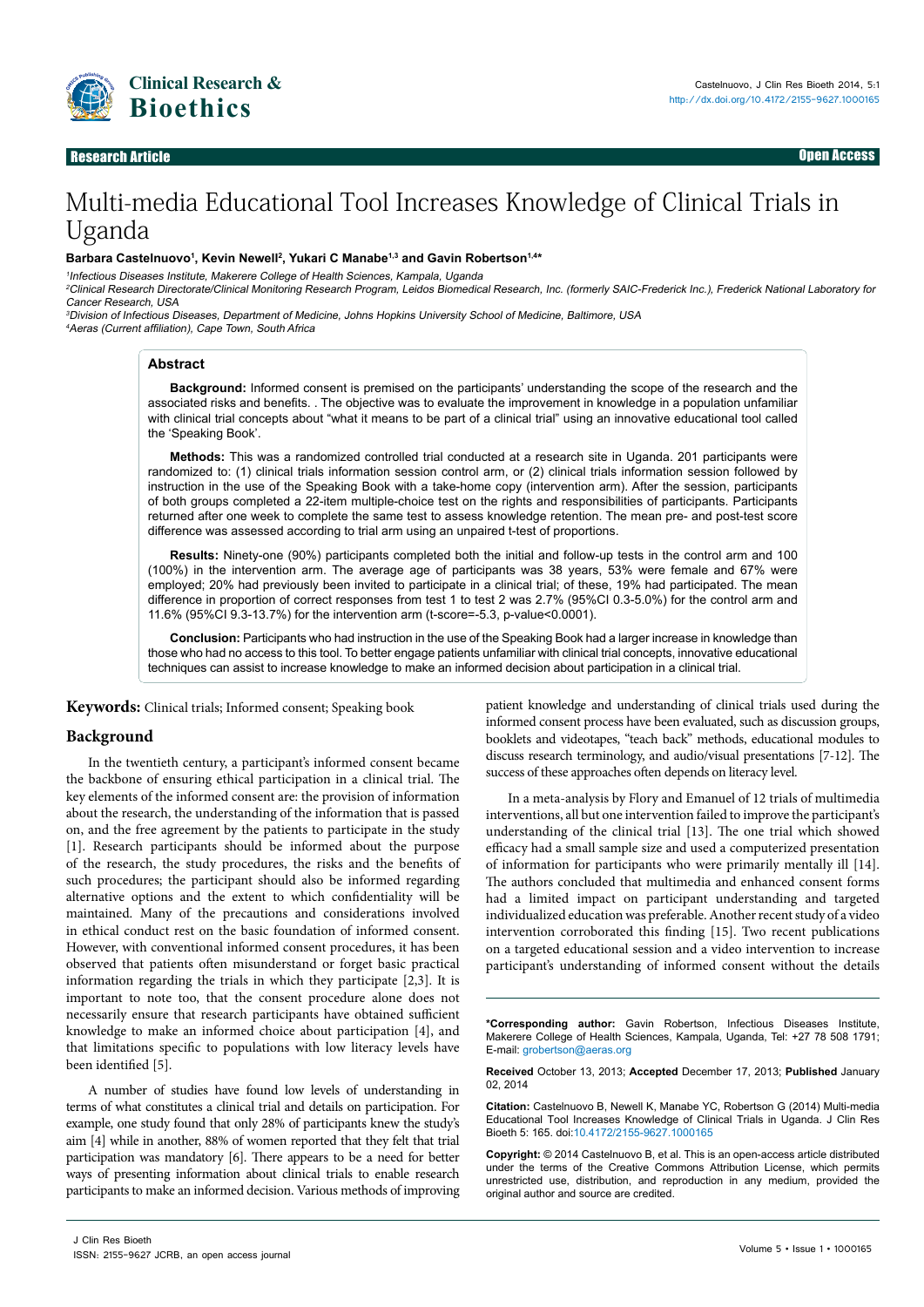Page 2 of 5

of a particular clinical trial did show improved post-training scores in addition to retention of this information [16,17].

Research initiatives driven by both external and local investigators are rapidly increasing in countries within Sub-Saharan Africa where the familiarity with clinical trial concepts is generally low. Potential risks in conducting research in these environments are increased vulnerability to research exploitation and abuse but also low compliance to the study procedures, which can include low adherence to medication schedules. Educating people who are unfamiliar with clinical trial concepts often requires more creative methods to ensure a sufficient level of comprehension.

One such creative method to support these populations in understanding their rights and responsibilities when participating in a clinical trial is a multi-media educational tool, a "Speaking Book" entitled 'What it means to be part of a Clinical Trial'. Clinical trials are the gold standard method for collecting safety and efficacy data for health interventions. The Speaking Book (SB) is a richly illustrated book designed to enhance knowledge and understanding of what clinical trials are, how they are conducted, and the rights and responsibilities of participants in a clinical trial. The SB consists of sixteen pages and sixteen corresponding buttons. The text on each page describes one topic around the participation in clinical trials and can be read aloud in English by a sound device within the book, which can be activated by pushing the corresponding button. Each monologue lasts less than a minute. The content of this particular book was reviewed by the World Medical Association to ensure alignment with the principles of the Declaration of Helsinki [1]; by the South African Medical Association to ensure the clinical relevance; and by the Steve Biko Centre of Bioethics to ensure that the rights of human research subjects were addressed. The book can be used by researchers to provide general education to potential clinical trial participants. In a pilot study of 52 participants working in a mass catering company conducted in South Africa [18], the SB was evaluated for efficacy in knowledge uptake and ease of use. The results of this pilot study indicate that incorporating the SB into the consent process increases the level of knowledge of clinical trials among study participants. The study also showed that the participants perceived the educational tool as easy to use.

In order to obtain information about the efficacy of the SB in a research setting in Uganda, a clinical trial was conducted in a busy public clinic located within the National Hospital where patients are recruited for clinical trials. The research team sought to provide information about the effectiveness of the SB in the type of environment for which it was designed. The team also assessed the acceptability of the SB by research participants and health professionals working on clinical trials.

#### **Methods**

The study was reviewed and approved by the Joint Clinical Research Centre (JCRC) Ethics Committee and by the Uganda National Council for Science and Technologym (UNCST). Written consent was obtained from each participant and the ethics committee approved this procedure. The clinical trial is registered with the Pan African Clinical Trials Registry, trial number PACTR201307000574378.

This study was a randomized, controlled clinical trial design comprising 2 groups, each of approximately 100 adult (older than 18 years) participants, in a research site in Kampala, Uganda. Patients attending a health clinic in Kampala were invited to participate in the study by a site research assistant. Those consenting to participate and who could understand and read English (as assessed by a literacy test) were randomized sequentially according to pre-allocated group

assignments in blocks of 4 to either the control group or the SB group. Both groups took part in a standard clinical trial information session and participants were assessed immediately afterward using a written 22-item knowledge assessment that was developed by the study team based on the information covered during the session. The total score was calculated as the percentage of correct answers. The assessment addressed the nature of clinical trials, and the rights and responsibilities of participants in clinical trials. After the initial information session and assessment of knowledge, the participants in the SB group were provided instructions on the use of the SB, received a copy of the SB to take home and were encouraged to listen to it as may time they wished to as well to invite other people listen to it. After one week, participants in both groups were re-assessed using the same tool to determine retention of knowledge. Participants in the SB group were also asked a set of additional qualitative questions about their experiences with the SB. Participants in both groups were given approximately \$3 to cover transport costs on each of the 2 days.

In a separate qualitative evaluation, ten health professionals employed in the same research clinic, but not part of the study, were given the book to listen to and were asked to respond to a brief survey about their perceptions of informed consent, and the efficacy and acceptability of using the SB as part of the consent process.

The mean pre- and post-test score difference was assessed by trial arm using an unpaired t-test of proportions. Qualitative data was summarized using tabulations. Data was analyzed using SAS version 9.2.

#### **Results**

A total of 201 participants were randomized on this trial, including 100 participants in the SB group and 101 in the control group. Ninetyone (90%) participants in the control group and 100 (100%) in the Speaking Book group completed both the initial and follow-up tests. The average age of participants was 38 years, 53% were female and 67% were employed. Forty (20%) participants reported they had been invited to participate in a clinical trial, including thirty-nine (19%) who reported they had participated previously in a clinical trial. The demographic characteristics of study participants in the two arms were similar (Table 1), though there was a trend toward higher education level in the control group.

| Variable                                       | SB n=100  | Control<br>n=101 | p-value |
|------------------------------------------------|-----------|------------------|---------|
|                                                | N(% )     | N(% )            |         |
| Gender                                         |           |                  |         |
| Female                                         | 55(55)    | 51(50.5)         | 0.52    |
| <b>Educational Level</b>                       |           |                  | 0.10    |
| Primary                                        | 1(1)      | 6(5.9)           |         |
| S1-S4                                          | 48(48)    | 36(35.6)         |         |
| S5-S7                                          | 25(25)    | 25(24.7)         |         |
| Tertiary                                       | 26(26)    | 34(33.7)         |         |
| <b>Employment</b>                              |           |                  | 0.49    |
| Employed                                       | 69(69)    | 65(64.4)         |         |
| Ever asked to participate in a Clinical Trial? |           |                  | 0.50    |
| No                                             | 82(82)    | 79(78.2)         |         |
| Ever participated in a Clinical Trial?         |           |                  | 0.53    |
| No                                             | 82(82)    | 80(79.2)         |         |
| Age (yrs)                                      |           |                  |         |
| Mean (SD)                                      | 37.8(8.6) | 37.8(11.5) 0.97  |         |

SB: Speaking book; S: secondary; SD: standard deviation.

**Table 1:** Demographic characteristics of study participants by study arm.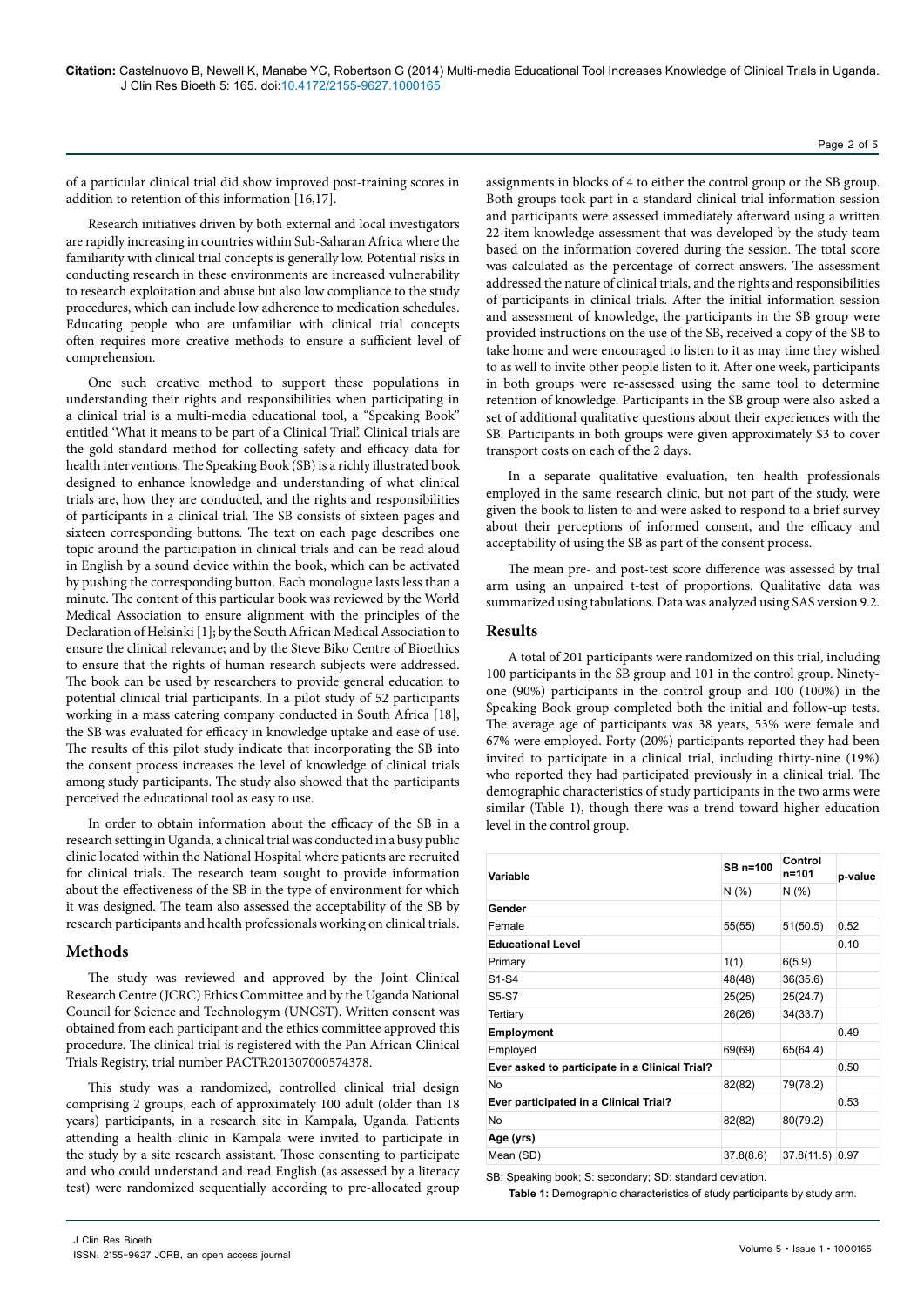#### The mean score for the first assessment was 76.5% in the control group and 71.7% in the SB group, which was similar (Table 2). The change in proportion of correct responses from test 1 to test 2 was 2.7% (95%CI 0.3-5.0) for the control group and 11.6% (95%CI 9.3-13.7) for the SB group, which was statistically significant (*p*<0.0001). The allocation group was the only variable associated with significance for knowledge increase, measured by proportional score difference; there was no association between knowledge change and other variables such as demographic characteristics, educational level, or previous exposure to clinical trials.

We reviewed item-level responses to the knowledge assessment to determine if there were any trends in knowledge uptake or retention by trial arm. In the intervention arm, there were improvements of greater than 10% from pre-intervention to post intervention in the proportion responding correctly for 11 of 22 (50%) the assessment items, whereas in the control arm, there were improvements of this same magnitude in only 2 (9%) questionnaire items. Among intervention participants, there were no items with a decrease in proportion responding correctly between the assessments; however, in the control group there was a decrease in proportion of correct responses for 7 of 22 (32%) assessment items.

All participants in the intervention group were asked questions about their experience with the SB. Almost all participants (99%) liked the illustrations and found the book easy to use (98%). Most participants (96%) heard the spoken voice clearly and 98% reported understanding the content. Almost all participants (99%) indicated that members of their community would understand the content if given the speaking book to use. Seventy-two percent of participants reported showing the book to others. On average, participants showed the book to 8 other people in their homes, workplace, church, mosque, clinic or hospital. Most participants (93%) reported that after listening to the speaking book, they would, in principle, be willing to participate in a clinical trial. Table 3 summarizes the responses given by participants in the SB group.

Interviews were conducted with ten health professionals to assess

their perceptions of the potential efficacy, acceptability and use of the SB. The average age of the health professionals interviewed was 31.6 years and they had been working in their current position for an average of 3.8 years. Of the ten health professionals surveyed, seven (70%) thought that their current consent process at their clinic provided participants with sufficient understanding to sign an informed consent before entering a clinical trial. Most (90%) thought that participants in clinical trials are aware of their role and responsibilities prior to signing the informed consent form. Four (40%) thought the person who explains the information sheet and consent form to the patient does not have enough time to make sure that the patient completely understands all the information. Nine (90%) thought that the consent process would be easier if patients were asked to read the SB first on their own. Seven (70%) thought that participants take study drug as prescribed and inform the study staff about any additional drugs used. Of the health professionals who thought participants do not take study drug as prescribed (30%), all thought that the SB would help in explaining the importance of this to them. Five (50%) of the health professional respondents reported that they had been asked about the term "placebo" during the consent process. Most (80%) of these thought they understood the term placebo well enough to explain it. Six (60%) of all health professionals interviewed thought the SB explained the concept sufficiently. All ten (100%) interviewed reported that they usually told patients that they can quit participation in the trial at any time, and nine (90%) thought the SB addressed this issue adequately. Three (30%) thought that the SB contained all the necessary information while seven (70%) thought the SB contained most but not all of the information necessary to make a decision about participating. Almost all (90%) thought that each participant should be given a SB to take home before agreeing to participate in a clinical trial, and all ten (100%) thought the SB would assist participants better than a brochure when screening or informing them about a clinical trial (Table 4).

### **Discussion**

In settings with patients unfamiliar with clinical trial concepts, innovative techniques can improve knowledge acquisition and

| Group         | Test 1 Mean | Test 2 Mean | Mean of Score Difference | t-score | p-value  |
|---------------|-------------|-------------|--------------------------|---------|----------|
| Control       | 76.5%       | 79.2%       | 2.7%                     |         |          |
| Speaking Book | 71.7%       | 83.3%       | 11.6%                    | $-5.3$  | < 0.0001 |

| Table 2: Knowledge test scores (proportion of correct responses) by group. |  |
|----------------------------------------------------------------------------|--|
|                                                                            |  |

| Question                                                                                                                                             |        |        | Yes Total (mean) No Total (mean) If yes, how many? Total (mean) |
|------------------------------------------------------------------------------------------------------------------------------------------------------|--------|--------|-----------------------------------------------------------------|
| Did you like the pictures and drawings?                                                                                                              | 99(99) | 1(1)   |                                                                 |
| Did you find the book easy to use?                                                                                                                   | 98(98) | 2(2)   |                                                                 |
| Could you hear the person talking to you clearly?                                                                                                    | 96(96) | 4(4)   |                                                                 |
| Did you understand all the information that she told you in the book?                                                                                | 98(98) | 2(2)   |                                                                 |
| Do you think members of your church, community, and township will understand what a clinical trial<br>is, if they were given this book to listen to? | 99(99) | 1(1)   |                                                                 |
| Did you show the book to anyone else in your community?                                                                                              | 72(72) | 28(28) |                                                                 |
| Did you show the book to anyone else at Church/Mosque?                                                                                               | 54(54) | 46(46) | 190(1.9)                                                        |
| Did you show the book to anyone at work?                                                                                                             | 41(41) | 59(59) | 144(1.4)                                                        |
| Did you show the book to anyone in your family?                                                                                                      | 66(66) | 34(34) | 291(2.9)                                                        |
| Did you show the book to anyone at the clinic or hospital?                                                                                           | 47(47) | 53(53) | 161(1.6)                                                        |
| Did you show the book to someone anywhere else?                                                                                                      | 9(9)   | 91(91) | 18(0.2)                                                         |
| After listening to the information and the story in the book would you ever be willing to be in a<br>clinical trial?                                 | 93(93) | 7(7)   |                                                                 |

**Table 3:** Summary of participant responses to questions about the Speaking Book.

#### Page 3 of 5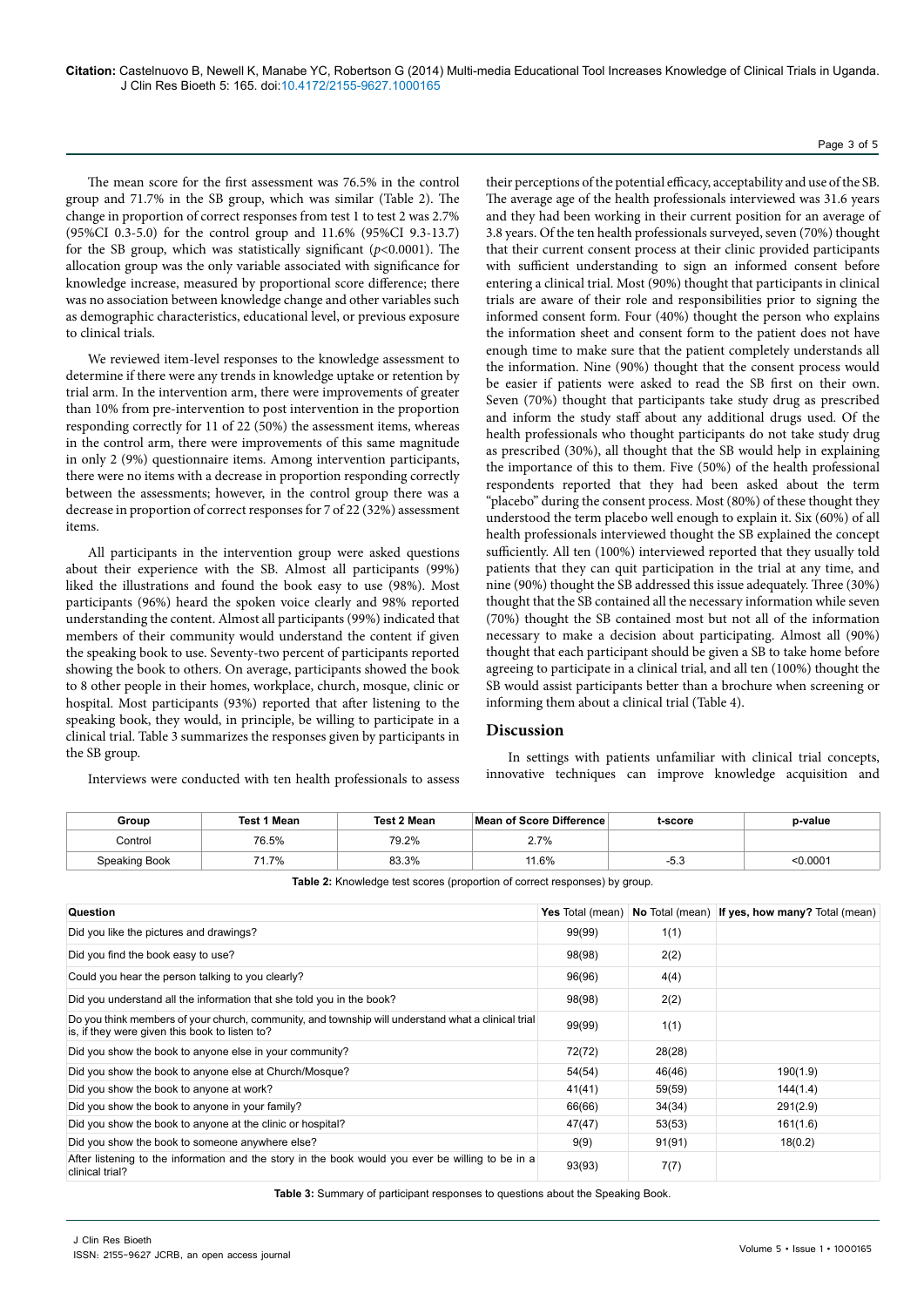#### **Citation:** Castelnuovo B, Newell K, Manabe YC, Robertson G (2014) Multi-media Educational Tool Increases Knowledge of Clinical Trials in Uganda. J Clin Res Bioeth 5: 165. doi[:10.4172/2155-9627.1000165](http://dx.doi.org/10.4172/2155-9627.1000165)

#### Page 4 of 5

| Question                                                                                                                                                                                                    | Yes $n(\%)$      |       | No $n(\%)$ No response $n(\%)$ |
|-------------------------------------------------------------------------------------------------------------------------------------------------------------------------------------------------------------|------------------|-------|--------------------------------|
| Do you think that the consent process at your clinic now is enough for the participants to understand the consent forms<br>provided and the details of the trial?                                           | 7(70)            | 3(30) |                                |
| In general, do you think that participants in clinical trials are aware of their medical responsibilities prior to signing the consent<br>form?                                                             | 9(90)            | 1(10) |                                |
| Do your patients understand that they should inform the doctor or nurses about any other medication that they take before or<br>during the trial, even from a pharmacy or a traditional healer?             | 7(70)            | 2(20) | 1(10)                          |
| Do you think the participants in a clinical trial take their medication exactly as they are told to do?                                                                                                     | 7(70)            | 3(30) |                                |
| If NO, do you think the book can help you explain the importance of this to them?                                                                                                                           | 3(30)            |       |                                |
| Do patients ever ask you what a placebo is during the consent process?                                                                                                                                      | 5(50)            | 4(40) | 1(10)                          |
| If YES, do you think that you know about a placebo well enough to explain it properly?                                                                                                                      | 4(40)            | 1(10) |                                |
| Do you think the speaking book explains the concept of a placebo enough?                                                                                                                                    | 6(60)            | 4(40) |                                |
| Do you usually tell the patient that they can stop the clinical trial at any time?                                                                                                                          | 10(100)          | 0(0)  |                                |
| Does the book tell the patient clearly enough that they can stop the clinical trial at any time?                                                                                                            | 9(90)            | 1(10) |                                |
| Do you think that the person who explains the information sheet and consent form to the patient has enough time to make sure<br>that the patient completely understands all the information?                | 6(60)            | 4(40) |                                |
| Do you think that the consent process would be easier if the patient was asked to read the book first on their own?                                                                                         | 9(90)            | 1(10) |                                |
| Do you think that the information in the book gives all the information needed to make a decision about participating?                                                                                      | 3(30)            | 0(0)  |                                |
| Do you think the book should include any other information we have forgotten?                                                                                                                               | 3(30)            | 7(70) |                                |
| At what time do you think that the books should be given to the new person applying for the trial?<br>At time of first visit to the research clinic<br>At time of first talk about clinical trial           | 4(40)<br>6(60)   |       |                                |
| Do you think that each participant should be given a speaking book to take home before agreeing to participate in a clinical<br>trial?                                                                      | 9(90)            | 1(10) |                                |
| If you were going through screening or informing a patient about a clinical trial, in addition to normal practices which do you<br>think would help a participant more?<br>Speaking Book<br><b>Brochure</b> | 10 (100)<br>0(0) |       |                                |

**Table 4:** Summary of Health Professionals responses to questions about the Speaking Book.

retention in order for individuals to make a more informed choice about participation in clinical trials. Participants who had instruction in the use of the SB and used it for one week had a larger improvement in knowledge assessment score compared to those who had no access to this tool. Our data is in contrast to a meta-analysis by Flory and Emanuel [13].

The SB seems to be a valuable tool in improving patients' understanding of clinical trials and their rights and responsibilities associated with participation in a trial. The qualitative assessment of the intervention group showed that participants who were instructed in the use of the SB and brought it home for a week found it useful and shared it extensively with friends, family, work colleagues and other associates, thereby increasing the value of the book as an educational tool. This allowed patients to discuss the ethical aspects of clinical trials with others whose opinions they valued.

A structured questionnaire was used with a limited pool of health professionals who viewed the SB as a useful tool for increasing the capacity of patients to make an informed decision regarding participation in a clinical trial.

One limitation of our study was that the participants included only those who spoke and understood English since the SB was not translated into local languages. Therefore, participants likely had a higher educational status than the average for the clinic. In the metaanalysis [13], research participants with higher education status were more likely to have better understanding. Nonetheless, having a group of participants capable of taking the test represented an appropriate first group in whom to test the intervention. The investigators also noted that despite the randomization the control arm had slightly higher education

level, though of marginal significance (p=0.10), and therefore the use of the SB could have had an even higher impact on the absolute score change if groups had a more similar level of education. The fact that a differential improvement in knowledge was identified between the study groups suggests that the SB might demonstrate an even greater improvement in knowledge among a less literate population. Further studies with use of the tool in the local language such that participants with lower educational status could be included would be warranted.

A disadvantage of using the SB to pass information on clinical trials is that it requires a two-visit procedure with increase in study costs and potential for loss to follow up in between the visits. However in our study all participants in the SB arm (as compared to 90% in the control arm), returned for the follow up visit after the week, possibly as the result of learning the importance of participating clinical trials; in addition most of the participants showed the book to an average of 8 other people in their homes, contributing to the sensitization of the general population on clinical trials.

In summary, the use of a SB multi-media tool for one week after a standard explanation of clinical trials was able to increase comprehension scores significantly compared to participants who received only one educational session. The SB is an introductory tool that can be used to inform patients on topics common to all clinical trials and may be a valuable adjunctive instrument for use among potential research participants to improve understanding of clinical trials and make an informed decision during the consent process.

#### **Acknowledgements**

This study was made possible through a grant from Pfizer Inc. This project has been funded in whole or in part with federal funds from the National Cancer